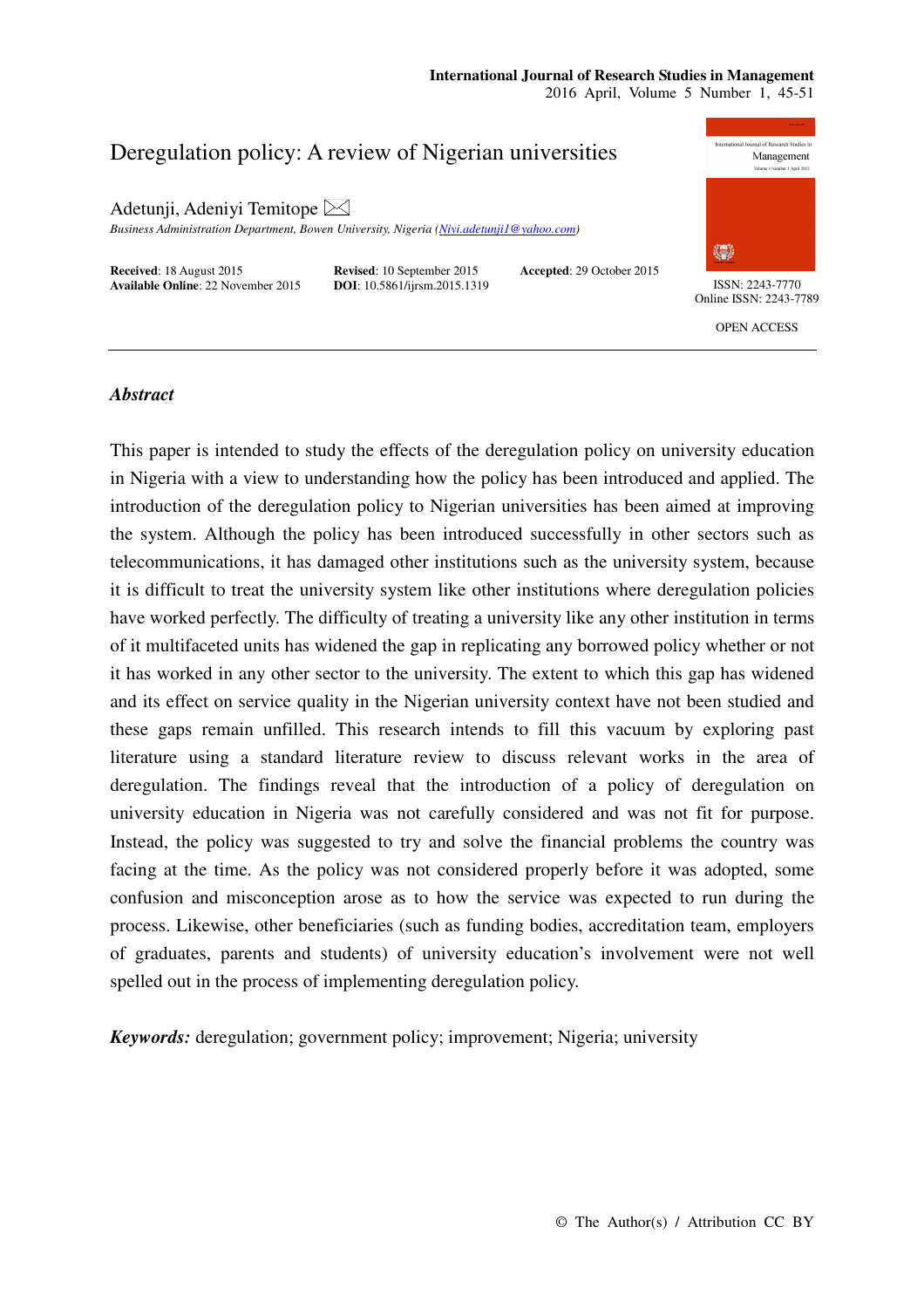## **Deregulation policy: A review of Nigerian universities**

### **1. Introduction**

When university education began in Nigeria the Nigerian government took responsibility for the provision of a sound education from the primary level to the tertiary. This remained the custom and tradition in Nigerian until recently when the government found it difficult to finance the institution properly. Adebayo (2014) established that the introduction of a policy of deregulation in Nigeria came about as a result of the public sector not being accountable for what happens within that sector due to mismanagement and dysfunctional communication as well as poor academic integrity. These are but a few of the issues among others, including examination malpractice, immoral sexual conduct among staff, the extortion of money from students in return for higher marks, dilapidated infrastructure, corrupt practices and lack of funding on the part of government, all of which led to ill-considered strike action by the academic staff union. Such strike action has jeopardised the education system. At this point in time in the Nigerian university system, if a student enrols on a four-year degree program, it may take up to seven years for that student to graduate, assuming he or she passes all their courses. If the student fails a course it may take them longer to finish their first degree. This state of affairs has been ascribed to the level of strike going on with the government not paying staff salaries and staff having to fight for their wages (Ajayi and Ekundayo, 2008, Adetunji, 2014). In circumstances such as the student is cast aside and forgotten as both parties look to themselves, intent only on winning the negotiation in favour of salaries over anything else. Likewise it has been observed that during this strike period facilities that were supposed to be used and regularly maintained were abandoned with no one to take care of them. In most cases, when things get back to normal, these facilities will no longer function properly and it will be difficult for academic staff or the university management to go back to the government to ask for money to replace, upgrade or maintain the facilities. These issues have been accumulating for a long period of time and today in most public universities laboratories no longer function, no apparatus is available for research work, and the numbers of researchers available for work are going down daily because such research activities are not supported by the government and no one else wants to put up the funding. This is one of the reasons why Nigerian universities are now more theoretical than practical knowledge.

The universities have been experiencing this problem for more than a decade and the huge numbers of students awaiting enrolment every year also continues to double as private secondary schools and colleges, many of which may not be on strike, continue to produce students. As a result of this the numbers of students seeking admission to university continue to rise. Moreover, due to the large student demand for university education, those who have been admitted may not graduate for a further three years or more after the time they would have expected to have graduated. Applications for admission have continued to mount as a result of these problems.

Following several decades of continued senseless strike action within the sector, the federal government of Nigeria sought funding and support from all over the world. In addition, it was suggested to the Nigerian government that it might be better if it were to deregulate some of the public services as public servants were not generating sufficient money to cater for the sector. The government realized that it could no longer cater for the needs of most of the public sector so they agreed to the deregulation of a number of businesses in that sector – for example telecommunications, the Nigeria Water Cooperation, the Nigeria Electric Power Authority (NEPA) among others – an approach which opened the door for the privatization and commercialization of much of the public sector (Adetunji, 2015a). During this period university education in the country also experienced privatization as well as commercialization as none of the existing universities was taken over by private investors; rather private investors were allowed to establish their own universities.

To begin with, in explanation of the need for public sector deregulation in Nigeria, Simbine (2003) argued that the conventional public administration had been faced with a lot of criticism that civil servants working in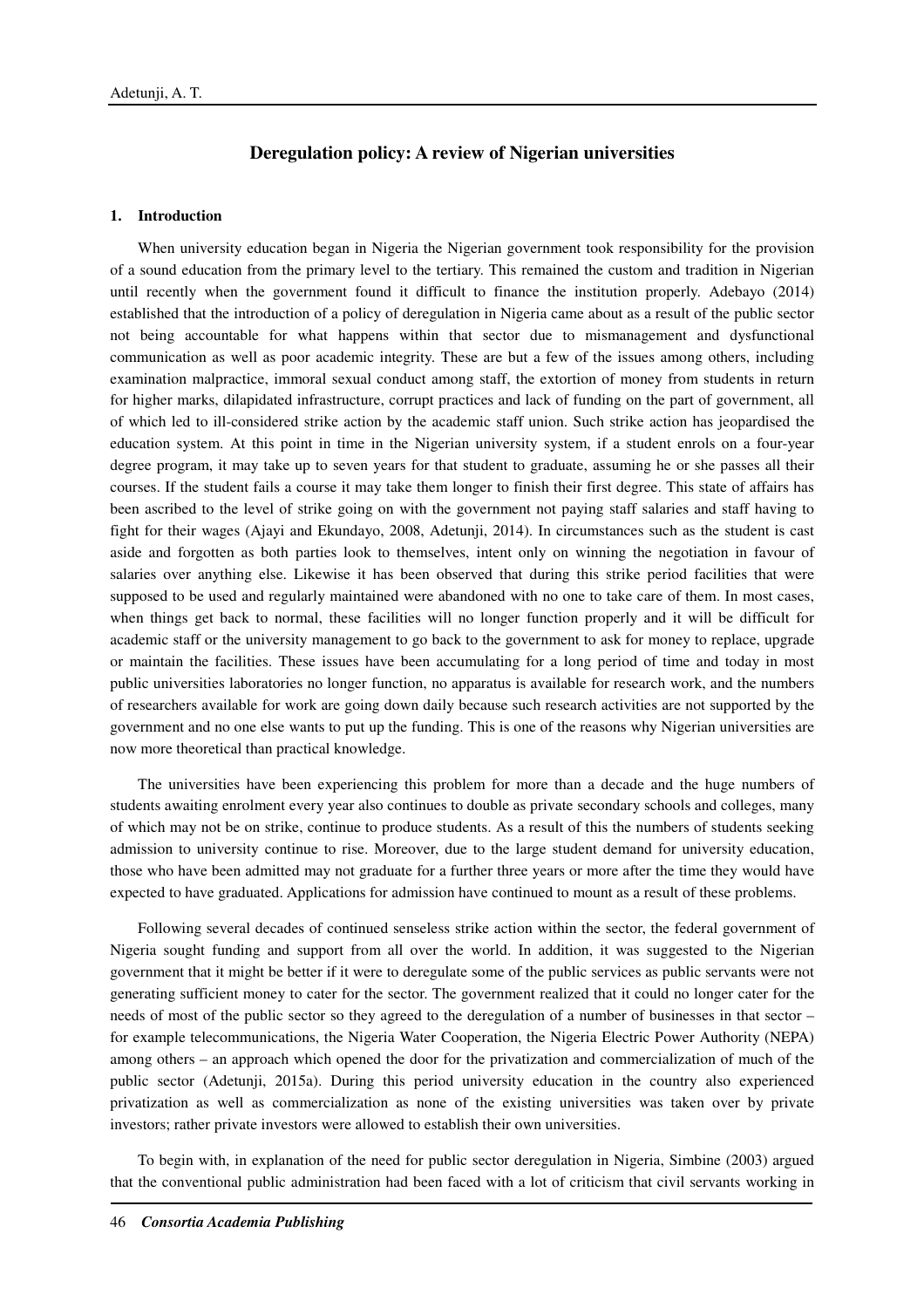public offices were unable to deliver a satisfactory service to the citizens. As a result of the inability of civil servants to satisfy the needs of the people, Omotola (2004) proposed that a new paradigm should be put forward to provide better services – the new public management approach.

When discussing the new public management approach – i.e. deregulation – it is first important to note that deregulation can be interpreted in many ways depending on what you want to achieve by the application of the policy. But it should always be borne in mind that deregulation is a monetary and fiscal policy measure under which the rules of entry into the market are weakened, relaxed or totally removed to enhance competition within the sector (Adegbemile, 2007). Indeed, Bako (2002) claimed that deregulation is, simply put, anti-subsidy.

Surprisingly, the application of the policies for the new public administration approach did not ignore Nigerian university education but had a bigger ambition. Alabi (2006) highlighted the fact that the deregulation of university education in Nigeria was centered on privatization and commercialization in order to create accessibility and funds. However, Fabunmi (2005) argued that this objective amounted to the sale of knowledge to the highest bidder. Fabunmi was of the opinion that a policy of deregulation would have an effect on standards, although customers would continue to be attracted as most are keen on gaining admission to university as mentioned in Adetunji and Ogunleye (2015).

#### **2. Deregulation theory**

In a paper presented on the deregulation of university education in Nigeria, its problems and prospects, Adeogun et al. (2009) were of the view that deregulation should come to terms with the problems of privatization. Kaplan (2002) stated that the deregulation of university education or of any other sector means the sector will become a private enterprise, controlled and managed by a corporate body or individual with the aim of maximizing profit as a return on its investment. Faniran (2012) expressed the view that the deregulation of Nigerian university education is linked with the privatization of the institutions, giving them the opportunity for self-regulation and control of their affairs. Tsai (2001) also added that deregulation will mean freedom from government-imposed decisions. Although deregulation is primarily linked with the economic development of the free market in the theories and study of Adam Smith, a text that has been widely cited in the study of deregulation was Encarta Encyclopedia (2003). The study asserted that deregulation is based on non-interference by the government, an approach which favors capitalist self-interest, innate consumer preferences, competition and freedom as the impetus for optimal prosperity. In addition, Faniran (2012) expressed the view that the deregulation of university education should mean such institution are no longer public goods. Faniran was of the opinion that the benefits an individual gets from the education system during the period of deregulation should be the result of their personal contribution.

In a study by Okundare et al. (2013) privatization was defined as the transfer of ownership of an enterprise or part of the business equity and other interests from the government and its agencies to a private owner(s). Izibili and Aiya (2007) commented that privatization would mean the government divesting itself of the provision of social services to that sector. Jerome (2008) describes privatization as a range of policy initiatives designed to alter or allow ownership and management of a business enterprise from the government to the private investor. From the debate put forward one can easily agree that privatization is given out the right of government has owner to the community to participate by running the affairs of the institution on their own. It simply means the government is not involved in the day-to-day business of the enterprise. On the other hand commercialization, according Schrum (2002), refers to the process of making university education – or indeed any government sector – a profit-making or profitable institution.

#### **3. Deregulation in Nigeria**

Government efforts to improve the well-being of Nigerian universities cannot to be overemphasized. In an attempt to improve the sector, the Nigeria government has introduced a policy of deregulation, among other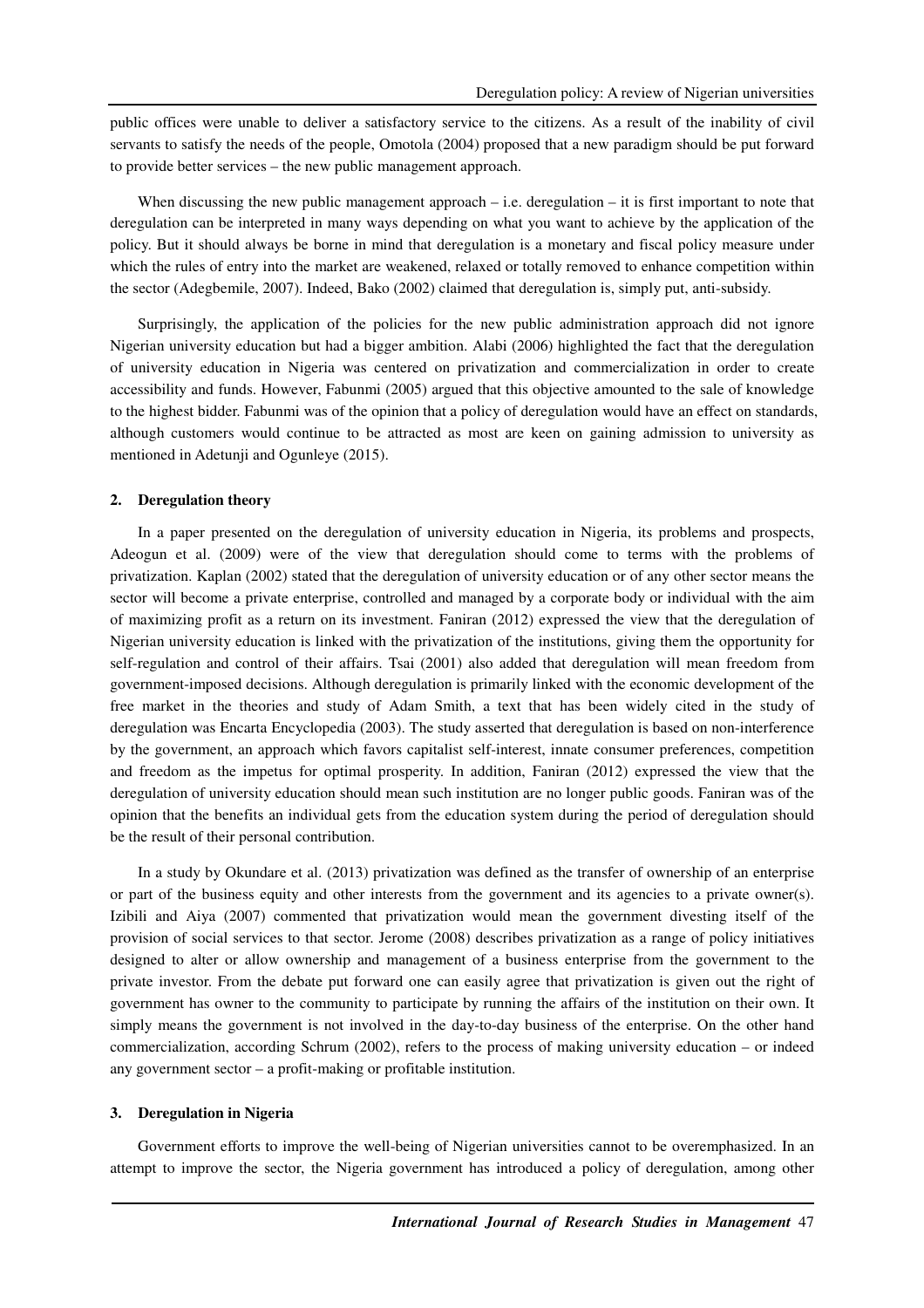approaches, but what does deregulation actually mean? According to Oluleye (2005), deregulation is defined as the process of removing the controls and restrictions which the government imposes on the economy and business. This means that deregulation is a form of strategy to control government involvement or alter the structure put in place in order to have some sense of orderliness among businesses and in the economy in general. Aiya (2014) is of the opinion that the failure of public utilities in the market served as a financial drain on the government's budgetary allocations with little or nothing in return in terms of output. Thus the government had to resort to a policy of deregulation by licensing private individuals who perhaps are more efficient to provide such services to the public. Also Akintayo and Oghenekohwo (2006) noted that deregulation will offer individuals the opportunity to actively participate in business ownership in the state rather than the government monopoly. Faniran (2012) as of the opinion that the government assumptions for introducing the policy of deregulation were laudable since they would lead to increased private participation, foreign capital inflow and an increase in the size of the market.

However, the problems facing university education in Nigeria, that is the funding and access crisis, can be traced to the introduction of the policy. In Nigeria, deregulation started as a result of advice from the Breton Woods Institution, the International Monetary Fund (IMF) and the World Bank to the Nigerian government to reduce overhead expenses and emulate other countries, such as in Europe and the USA, where education at the tertiary level is not fully funded by the government (Akintayo, 2004). The Breton Woods Institution gave this advice to the Nigerian government in view of the financial burden under which the institutions were laboring (Jerome, 2008). According to Jerome, Nigeria operates some 1,500 enterprises which account for about 57% of the aggregate fixed capital investment, while about 66% of formal sector employment is taken up by the government. He explained that industrial enterprises typically operate at 10.35% of the capacity invested in the public sector which exceeded US\$35 billion, comprising US\$12.5 billion in equity with government loans of US\$10.2 billion and another US\$11.5 billion in subventions to various enterprises within the country. This was evidence of the magnitude of the persistent failure of Nigerian public enterprise observed by the Breton Woods Institution, the IMF and the World Bank.

Despite these facts being in the hands of the IMF and the World Bank, the Nigerian government continued to make several attempt to borrow more money from the international lending organizations. It is little wonder that the Breton Woods Institution, the IMF and the World Bank advised the Nigerian government to deregulate its enterprises. The policy gradually started to attract attention in different sectors of the country. Then, in 2001, the policies which had been adopted in other sectors of the country found their way into the university sector following a convocation lecture at the Federal University of Technology (FUT) Minna, with the President General Ibrahim Gbadamosi Babagida in attendance. The vice chancellor revealed that Nigerian universities were now facing huge challenges, among which he mentioned poor funding, overcrowding, obsolescent technical facilities and many more. The vice chancellor suggested that there might be a need for private investors to contribute to the development of university education in the country, and stressed that although there was a ban on the development of private university education in the country, at that moment in time all the public universities were overcrowded and more and more students were still waiting to gain access to university (Adetunji, 2014).

After the convocation lecture, the President immediately announced that the ban would be lifted on the establishment of universities and those private organizations and individuals could now set up their own universities in the country. This process saw Nigeria universities commercialized and privatized rather than deregulated. It marked the beginning of the privatization policy in Nigerian universities in the hope that government spending on universities would be reduced and overheads would be cut while access for students would continue to be created. The attempt has been successful as Nigerian universities have been able to create more access through the privately owned establishments. Statistically, Nigeria now enjoys more access to private universities which now outnumber public universities. National University Commission (NUC) (2015) figures record that there are 61 licensed private universities now in operation together with about 57 unlicensed universities across the country compared to 86 public universities. However, this policy approach has gradually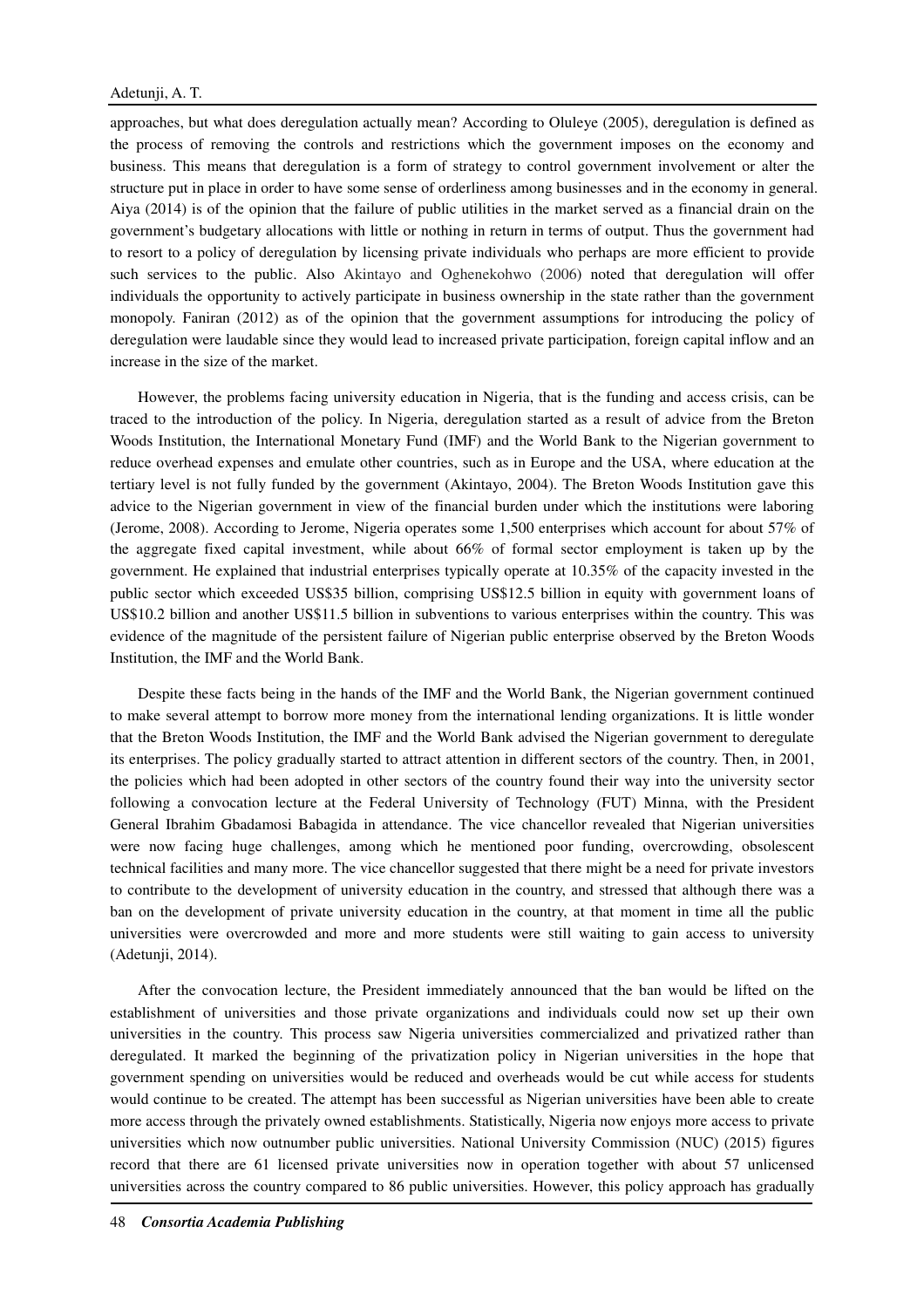affected the quality of Nigerian universities. According to Duze (2011), the quality of education in the country is now in a parlous state with a continuing decline in all areas of university education due to obsolete materials. Meanwhile private investors cannot meet the huge demands put on them without the support of the government. Duze also pointed out that from 2001 to the present no Nigerian university has ever been ranked among the top 6,500 in the world. Such decline he considered to be serious.

Part of the failure on the part of the Nigerian government, according to Duze, was its failure to successfully support the universities that were created for the development of the national economy. Government failure was also evident from the work of Adeogun et al. (2009) who suggested that the reasons for the deregulation of university education in Nigeria were the result of adverse conditions not conducive for learning in most public universities in the country such as deteriorating physical facilities and lack of maintenance, overcrowding and the lack of up-to-date study materials. These conditions in turn have affected the quality of the graduates produced at universities. It is little wonder Adetunji (2015b) emphasized that graduates had not been productive as a result of obsolete knowledge, lack of practical knowledge and ability to change their society, these was contrary to government's intention to provide university education across the country.

However, the universities have benefited from the introduction of the deregulation policy in other ways which include but are not limited to increased student admissions into the tertiary institutions, improved infrastructural developments, improved business performance with higher productivity and efficiency, and increased employment opportunities as more Nigerians are working in the newly established private universities. Nonetheless, the approach has also caused some damage to the development of the state economy as a result of the poor funding of public universities and increased unemployment among university graduates who have more theoretical skills than practical knowledge. Admission procedures and the procedures for employment by private tertiary institutions have been compromised, for example through discrimination on the grounds of religion – such as Muslim, Christian, Baptist, Redeemer among others – and uncontrolled tuition fees. In the long run, this results in student drop-out, as well as increases in industrial action by the staff of public tertiary institutions and public university staff receiving lesser attention with regard to the government salary scale.

There are a number of further differing opinions on university deregulation. Omoike and Gbinigie (2005) claim that deregulation has increased the high levels of goods imported while Aiya (2014) posits that deregulation as a policy exacerbates the suffering of the people. These two statements provide evidence that deregulation has both a positive and a negative impact not only on education, but also on the nation's economy in general.

#### **4. Conclusion**

It was observed from this study that deregulation as a policy can be use plan a strategy to focus on one major goal which is improvement. Therefore, whatever the situation, whenever a new administrative approach is introduced, everyone involved – especially the administrators – should be prepared for change. In this study it was observed that at the point that deregulation was introduced into the university education sector; the manner of operation did not change. As a result deregulation, or any similar such policy, cannot be effective.

A major issue observed in the study was that when the government introduced the deregulation policy it failed to inform the people about what was expected of them or which area of the sector was going to experience the new changes. Although a few studies on deregulation were centered on access and the financial aspect, implementing a major policy like deregulation goes beyond just identifying the broad area to be covered in the study. It is not surprising that Nigerian investors have focused on one component of deregulation as they have the potential of getting or gaining a return on their investment in the future. It was also observed that, from the way in which the private universities in Nigeria operate today, these institutions are now edging toward commercialization. A question that remains unclear is whether universities in Nigeria would ever consider competing against each other in view of the urgent and continuous high demand for university education among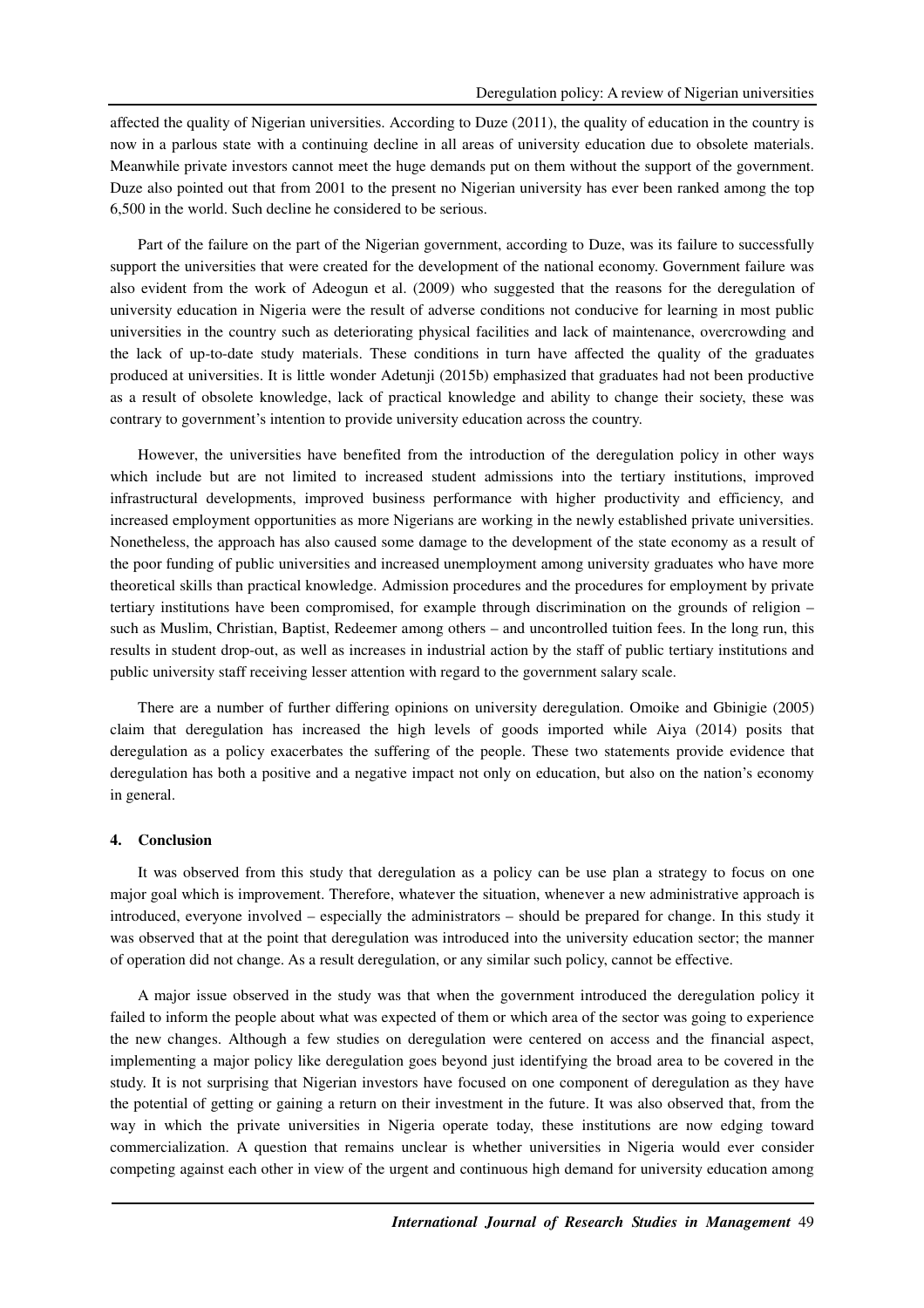the Nigerian population. Will the improvements expected to be channeled through the policy of deregulation be achievable if Nigerian universities become fully commercialized?

### *4.1 Recommendation*

The application or introduction of any policy should be spelled out in black and white to encourage accuracy and transparency within the system. It is of great importance to understand that a policy cannot function on its own, and that it requires the effort of those who are directly involved in the ruling of the university administration. It is important to bear in mind that the origin of any policy is to solve the problems that are looming or that continue to affect the operation of the system over time and need to be removed or resolved through another approach. Therefore, approach like deregulation need to be consider very carefully when introduced or applied within a system.

## **5. References**

- Adebayo, F. A. (2014). University staff's perception of deregulation on higher education in Nigeria. *International Journal of Education & Literacy Studies*, *2*(2), 1–6.
- Adegbemile, A. A. (2007). Development of telecommunications in Nigeria and its impact on national development: experience from around the world. *Asian Journal of Information Technology, 6*(8), 884–890.
- Adeogun, A. A., Subair, S. T., & Osifila, G. I. (2009). Deregulation of university education in Nigeria: problems & prospects. *Florida Journal of Educational Administration & Policy, 3*(1), 1–10.
- Adetunji, A. T. (2014). A critical realist study of quality management in Nigerian universities. Doctoral thesis, Cardiff Metropolitan University, South Wales.
- Adetunji, A. T. (2015a). Understanding government policies in university education: A study of Nigeria university management. *Researchjournali's Journal of Education*, *3*(3), 1–17.
- Adetunji, A. T. (2015b). Quality issues: beyond the Nigerian institution. *International Journal of Research Studies in Management, 4*(2), 3-13. http://dx.doi.org/10.5861/ijrsm.2015.1075
- Adetunji, A. T., & Ogunleye, K. A. (2015). The effect of government policies on university administrators: a review of Nigeria. *Ge-International Journal of Management Research*, *3*(5), 1–15.
- Aiya, F. (2014). Deregulation & tertiary education in Nigeria: implications for national development. *Journal of Humanities & Social Science*, *19*(2), 1–8. http://dx.doi.org/10.9790/0837-19220108
- Ajayi, I. A., & Ekundayo, H. T. (2008). The deregulation of university education in Nigeria: implications for quality assurance. *Nebula*, *5*(4), 212–224.
- Akintayo, M. O. (2004). Public finance & the problems of access to university education. *International Journal of Literacy Education*, *2*(1), 1–23.
- Akintayo, M. O., & Oghenekohwo, J. E. (2006). Deregulation policy & its implication of the funding of university education in Nigeria. *Ghana Journal of Literacy & Adult Education*, *3*(1), 6–17.
- Alabi, A. T. (2006). Deregulation of Nigerian university education: Issues and challenges. *African Journal of Educational Study*, *4*(1), 61–74.
- Bako, S. (2002). *Union, state and the crisis of higher education: The latest phase of the struggle for & against restructuring & deregulating the Nigerian universities*. Paper presented at the CORDESRIA General Assembly held in Kampala, Uganda, 8–12 December.
- Duze, C. O. (2011). Falling standards of education in Nigeria: Empirical evidence in Delta State of Nigeria. *Journal of Contemporary Research*, *8*(3), 1–12.
- Encarta Encyclopedia. (2003). *Deregulation of education in Nigeria: implications for access to university education*. Cited in D. Omoike & O. U. Gbinigie (2004), paper presented at the National Conference on Deregulation in a Globalized Economy, held at the Faculty of Social Sciences, Ambrose Alli University, Ekpoma, Nigeria.
- Fabunmi, M. (2005). Historical analysis of educational policy formulation in Nigeria: Implications for